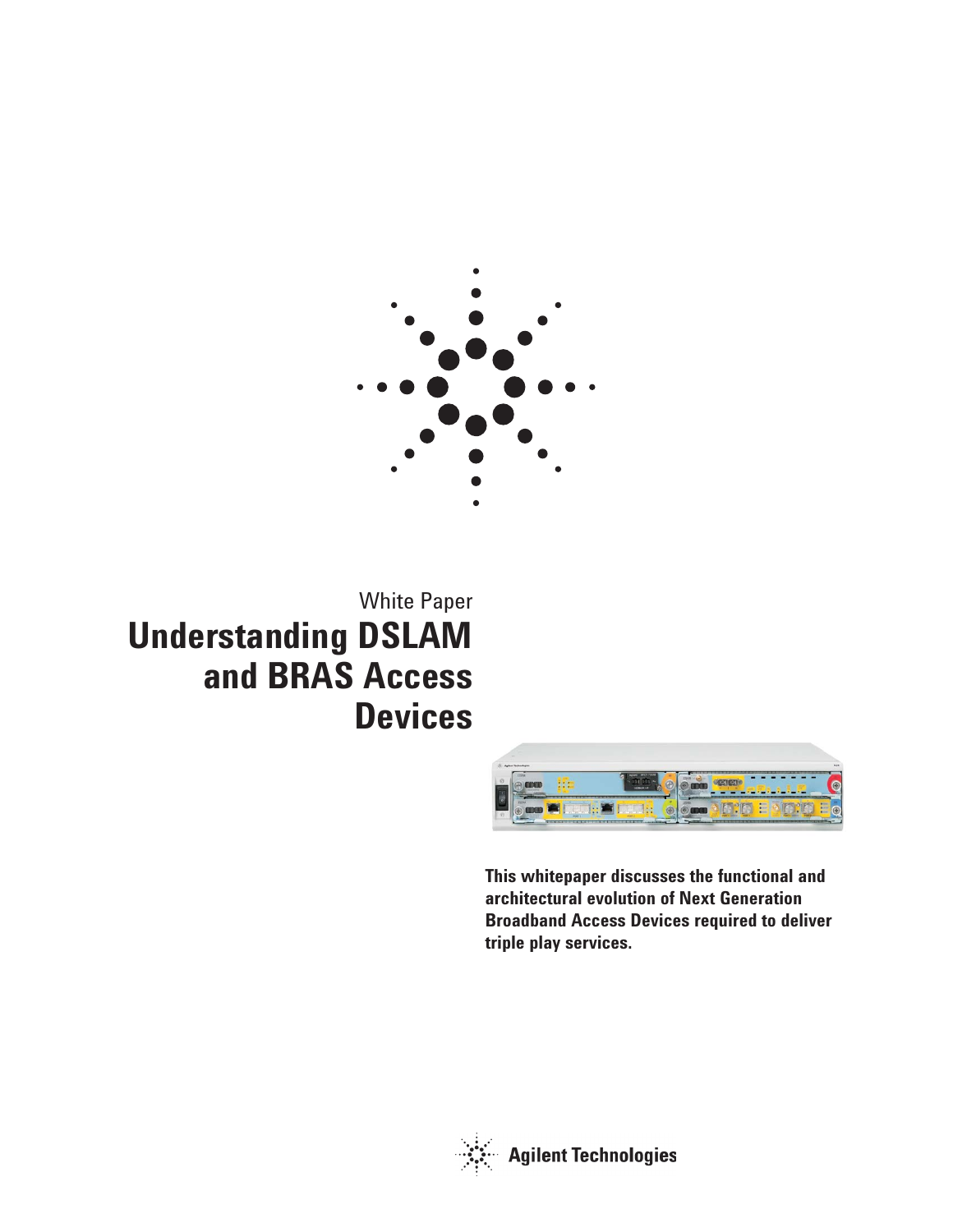# Introduction

DSL is the prevailing broadband Internet access technology today featuring over 100 million subscribers worldwide.

The modern broadband market requires service providers to offer more than traditional data Internet access to DSL subscribers. Supporting delivery of combined voice, data and video services - or Triple Play over the same DSL connection has become an absolute necessity to stay competitive in the broadband access market.

Delivery of Triple Play services places a spectrum of new functional, performance and quality of service requirements on the broadband DSL networks and devices such as DSLAMs and B-RASs that make up DSL networks infrastructure. Multicast & IGMP Snooping support along with multi-megabit bandwidth per subscriber are required for IPTV service delivery. VoD service takes the bandwidth requirements even further. Fragile VoIP traffic is extremely sensitive to delay and jitter, while IPTV traffic is particularly sensitive to packet loss. Both video and VoIP traffic need to be prioritized against the data services with uneven and unpredictable bandwidth utilization. The list can go on and on.

Considering these trends, it is natural that testing and validating the performance and quality of service of Triple-Play capable DSL access networks and devices has become an issue of strategic importance for service providers and equipment manufacturers alike.

Responding to this trend, test equipment manufacturers develop new testing tools that generate realistic Triple-Play traffic and measure its performance characteristics as it is processed by the DSL network components. Benchmarking tools are complemented with the new comprehensive test methodologies that describe real-world Triple-Play traffic models, identify key Triple-Play performance metrics and analyze them under variety of stress and saturation network conditions.

Developing effective testing methodologies for Triple-Play DSL networks requires deep understanding of the DSL technology as well as functionality and architecture of the devices that form DSL network. The purpose of this whitepaper is to provide insight into architecture, functionality and performance characteristics of the DSLAM and B-RAS devices that make up DSL network infrastructure and deliver broadband access connectivity to DSL service subscriber.

# DSL Technology Overview

# **DSL overview**

Digital Subscriber Line (DSL) is a broadband access technology that enables high-speed data transmissions over the existing copper telephone wires ("local loops") that connect subscriber's homes or offices to their local telephone company Central Offices (COs). Contrary to the analog modem network access that uses up to 4kHz signal frequencies on the telephone wires and is limited to 56Kbps data rates, DSL is able to achieve up to 52Mbps data transmission rates by using advanced signal modulation technologies in the 25kHz and 1.1Mhz frequency range.

# **DSL flavors**

There are a number of different DSL standards defined by American National Standards Institute (ANSI) and European Telecommunications Standards Institute (ETSI) and embraced by the industry. These DSL technology variants are typically characterized by different upstream and downstream data rates, maximum wire lengths and designated customer applications – residential, small office or business oriented. Collectively, the DSL standards are referred to as xDSL.

Roughly, xDSL standards can be divided into the following three groups:

I. Symmetric DSL – provides the same data rate for upstream and downstream transmissions and includes the following types:

| <b>DSL Variant</b>                                                     | Max $Up/$<br><b>Downstream Rate</b> | <b>Max local loop</b><br>wire length |
|------------------------------------------------------------------------|-------------------------------------|--------------------------------------|
| HDSL - High<br>data rate Digital<br>Subscriber Line                    | 1.5Mbps/1.5Mbps                     | $3.7 \text{ km}$                     |
| SDSL - Symmetric<br>Digital Subscriber<br>Line                         | 2.3Mbps/2.3Mbps                     | 3 km                                 |
| SHDSL-<br>Symmetric High<br>bit rate Digital<br><b>Subscriber Line</b> | 4.6Mbps/4.6Mbps                     | $5 \; \mathrm{km}$                   |

II. Asymmetric DSL – provides higher downstream then upstream data transmission rates and includes the following types:

<sup>1.</sup> Windsor Oaks Group LLC. "Broadband Trends Report 1Q05: Global Broadband Subscribers Exceed 166 million", June 2005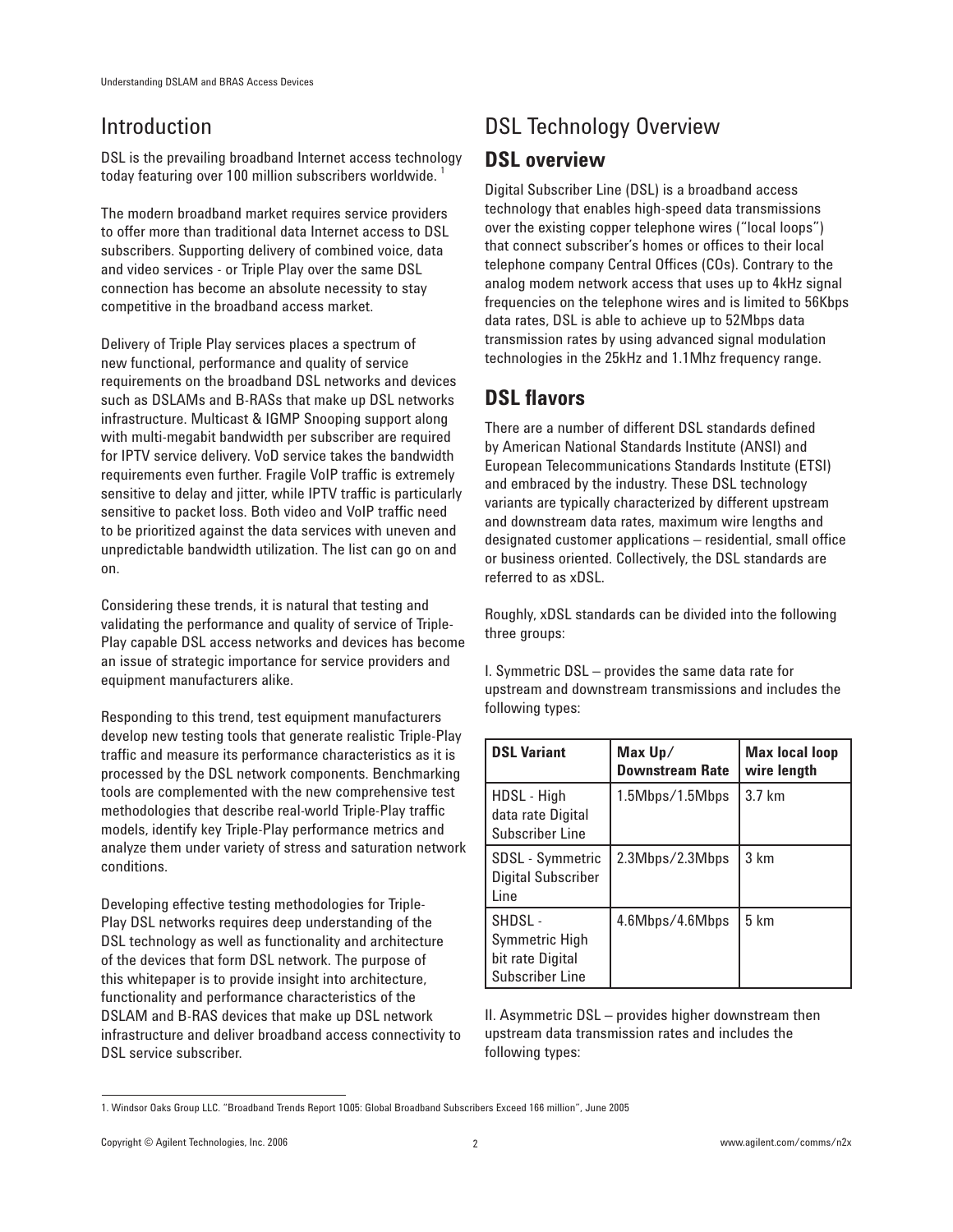| <b>DSL Variant</b>                                                                 | Max $Up/$<br><b>Downstream Rate</b> | <b>Max local loop</b><br>wire length |
|------------------------------------------------------------------------------------|-------------------------------------|--------------------------------------|
| ADSL<br>– Asymmetric<br><b>Digital Subscriber</b><br>Line                          | 1Mbps/10Mbps                        | 5.5km                                |
| <b>ADSL Lite</b><br>- Asymmetric<br><b>Digital Subscriber</b><br>Line Lite         | 384Kbps/1.5Mbps                     | 5.5km                                |
| ADSL 2 -<br>Asymmetric                                                             | 1Mbps/12Mbps                        | 5.5km                                |
| $ADSL2+$<br>- Asymmetric<br><b>Digital Subscriber</b><br>Line $2+$                 | 1Mbps/20Mbps                        | 5.5km                                |
| ADSL $2++$<br>or ADSL 4<br>- Asymmetric<br><b>Digital Subscriber</b><br>Line $2++$ | 52Mbps over short<br>distances      | Developing<br>technology             |

III. Symmetric and Asymmetric DSL – can transmit data both symmetrically and asymmetrically and includes the following type:

| <b>DSL Variant</b>                                                   | Max $Up/$<br><b>Downstream Rate</b>          | <b>Max local loop</b><br>wire length |
|----------------------------------------------------------------------|----------------------------------------------|--------------------------------------|
| VDSL - Very High<br>bit rate Digital<br>Subscriber Line              | 10Mbps/10Mbps<br>symmetric<br>1.5Mbps/52Mbps | $0.3km - 1.3km$                      |
| VDSL 2 - Very<br>High bit rate<br><b>Digital Subscriber</b><br>l ine | 100Mbps/<br>100Mbps<br>symmetric             | .5 km                                |

Asymmetric Digital Subscriber Line (ADSL) variants are by far the most popular DSL implementations mostly due to its suitability for Internet browsing applications that are heavily geared towards downstream data transmission (download):





### **DSL alternatives**

DSL is not the only broadband access technology on the market capable of delivering multi-megabit data rates to service subscribers. The notable alternatives are cable network access via television conduits, satellite network solutions like High Earth Orbit Satellite or Direct TV, other wireless technologies such as WiMax and of course the legacy T1/T3 leased lines.

Among the alternative broadband technologies cable networks & operators present the fiercest competition for DSL networks and service providers (which are traditionally Telcos). Cable access networks provide up to 10Mbps downstream bandwidth and are often Triple-Play-ready with their traditional broadcast video and Internet access services.

Although all alternative broadband technologies have their advantages, DSL is the most cost effective option due to it's ability to utilize nearly 700 million telephone lines installed worldwide for multi-megabit data access without extensive and expensive infrastructure upgrades.

Consequently DSL is the most popular and widespread broadband access technology to date, accounting for appr 66% of the worldwide 166.4 million subscriber base:

Windsor Oaks Group LLC Broadband Trends 3& 2005 Market Outlook Reports



Future growth analysis by the same body forecasts the worldwide subscriber volume to reach 422 million by 2010, of which DSL is expected to account for 70%.

Competing for the enormous revenues in the broadband access market, DSL network operators are using bandwidth, performance and reliability of their networks as well as value added services such as VoIP, IPTV, VoD and online games (often bundled in attractive Triple-Play service packages) as key differentiating factors against their respective competitors – DSL and otherwise. It is thus critical for those operators to extensively test their network infrastructure and Triple-Play services to ensure the compliance with their marketing claims**.**

2&3. Windsor Oaks Group LLC. "Broadband Trends Report 1Q05: Global Broadband Subscribers Exceed 166 million", June 2005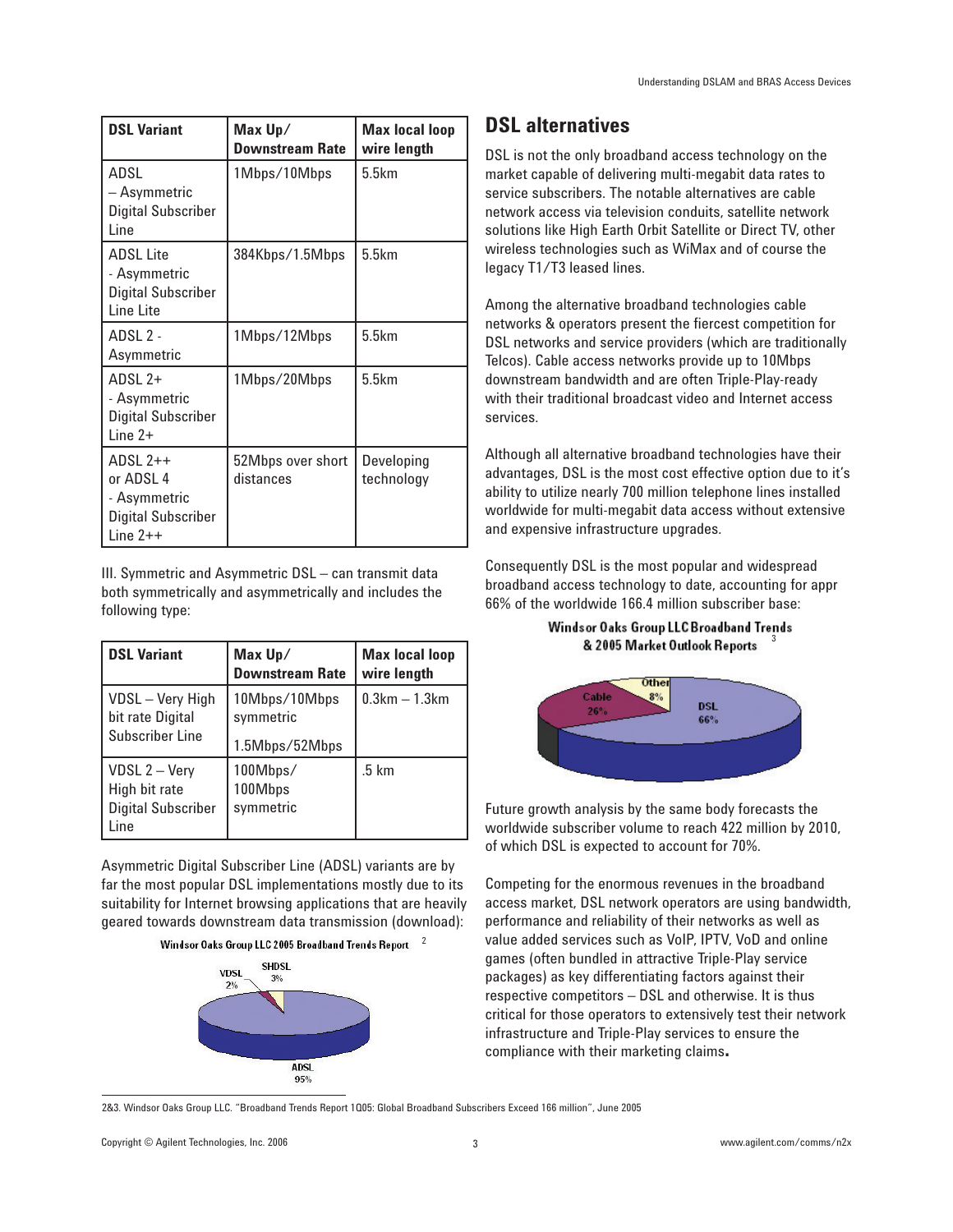### **DSL infrastructure building blocks – DSLAM and B-RAS devices**

When digital data is sent from a DSL subscriber's premises, it travels from subscriber's computer or network through a DSL modem and on to the other end of the line at the phone company's Central Office (CO). At the CO end of the line (local loop) the data is received by the Digital Subscriber Line Access Multiplexer (DSLAM). The DSLAM aggregates the digital data streams coming from a number of subscribers onto a single high-capacity uplink (ATM or Gigabit Ethernet backhaul) to the Internet Service Provider. At the ISP the aggregated data from multiple subscribers is processed by the Broadband Remote Access Server (B-RAS) which authenticates the subscriber's credentials, validates the users access policies and routes the data to its respective destinations on the Internet.



This is an extremely simplistic outline of the DSL access network flow but it carries the message that what really makes DSL happen are the DSL modems and DSLAM and B-RAS devices.

The following chapters will concentrate on the DSLAM and B-RAS architecture, functionality and classification as well as mention the performance and scalability challenges these devices face in modern Triple-Play networks.

# DSLAM Architecture, Functionality and **Performance**

# **DSLAMs overview**

The Digital Subscriber Line Access Multiplexer or DSLAM is the equipment that really allows the DSL to happen. The DSLAM handles the high-speed digital data streams coming from numerous subscribers' DSL modems and aggregates it onto a single high-capacity uplink – ATM or Gigabit Ethernet to the Internet Service Provider.

Contemporary DSLAMs typically support multiple DSL transmission types – ADSL, SDSL, etc as well as different protocol and modulation technologies within the same DSL type.

Responding to the requirements posed by broadband network evolution towards provision of value added services such as VoDSL and IPTV, modern DSLAMs, in addition to DSL aggregation functions, begin to provide advanced functionality such as traffic management, QoS, authentication via DHCP Relay, IGMP Snooping as well as in some cases IP routing and security enforcement.

Following rapid growth in DSL broadband network access popularity and subscriber base, revenues from DSLAM equipment sales are on the rise as well and have reached record \$5 billion in 2004, according to Infonetics. Considering this growing market, DSLAM equipment development has become an extremely hot area in which many leading vendors compete for leadership and market share. Along with advanced functionality aspects, capacity, performance and scalability of a DSLAM have become key differentiating factors on which purchasing and deployment decisions are often cast.

# **DSLAM functionality evolution**

# ATM DSLAMs

As the ATM was the main high-speed data backbone transport used in Telecommunications networks during the initial DSL rollout (1999-2001), the typical DSL network access architecture deployed at that time used ATM Permanent Virtual Circuits (PVCs) from the subscriber via DSLAM to B-RAS, at which point the PPP sessions were terminated and the traffic was routed to core network. In this architecture the first generation DSLAMs with ATM uplink port or ATM DSLAMs were designed as simple Layer-2 ATM multiplexers or concentrators that provided seamless integration of the "last mile" ATM over DSL links into the ATM access network.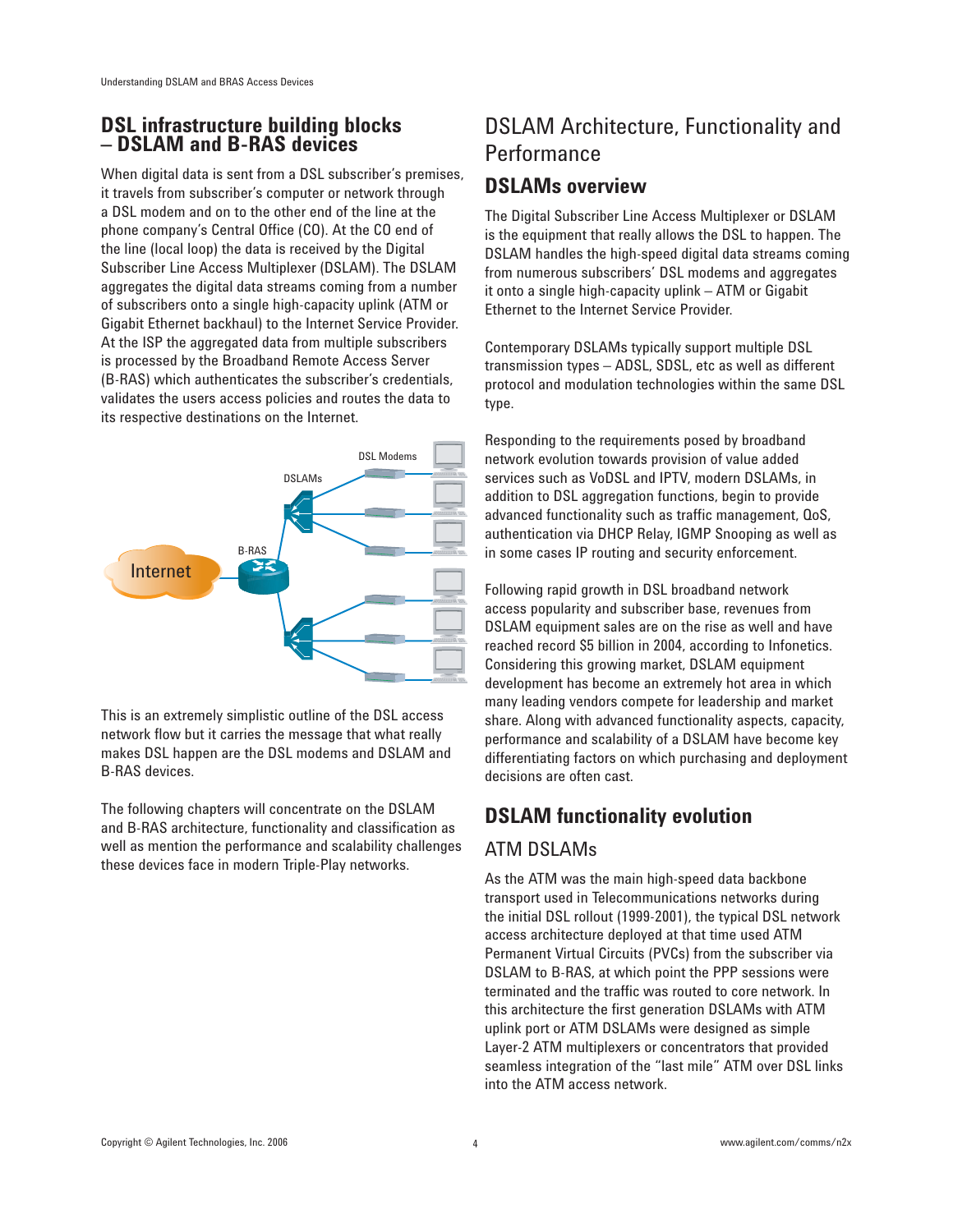

#### Second Generation ATM DSLAMs

The first generation ATM DSLAMs, were perfectly adequate for aggregating "best effort" services – typically Internet surfing, and used a single level of QoS over its PVC connection – usually Unspecified Bit Rate or UBR. As service providers expanded their DSL networks to business customers and began offering SLA-based value-added services such as FRoDSL (Frame Relay over DSL), VPN (Virtual Private Networks) and VoDSL (Voice over DSL), the single "best effort" QoS level of first generation ATM DSLAMs has become insufficient.

In response to this trend, the second generation ATM DSLAMs were built to incorporate the ATM switching fabric and fully utilize the Switched Virtual Circuits (SVCs) and all of the class of service, traffic shaping and traffic prioritization capabilities inherent with ATM. The ATM DSLAMs with ATM switching capability thus enabled service providers to offer business customers prioritized SVCs for voice traffic, frame relay or VPN services and low-priority "best effort" SVCs for Internet surfing to home users.



#### Ethernet or IP-DSLAMs

Further quest for more profitable value-added services such as VoIP, IPTV, VoD and HDTV in addition to high-speed Internet access (combination known as Triple-Play) has placed new bandwidth, scalability and QoS requirements before the DSL network providers. While existing ATM based networks had the required QoS capabilities, their high deployment and maintenance cost (cost of ownership) has caused the DSL network providers to look at Ethernet and IP-based architectures as an alternative to ATM backhaul. As Ethernet standards such as Metro Ethernet have evolved to provide the resilience and quality required for carrier network backbones, and with advent of Gigabit and 10-Gigabit Ethernet delivering the superior to ATM bandwidth, the Ethernet has become a transport of choice for both carrier backbone and access network segments.

Following this trend the new generation of DSLAMs has appeared that used Ethernet uplinks for DSL traffic aggregation. These devices have become known as Ethernet DSLAMs or IP-DSLAMs. In it's simplest implementation IP-DSLAMs function as Layer-2 switches that backhaul subscriber traffic to Metro B-RASs or Broadband Network Gateways (BBNGs) using Ethernet VLANs in combination with Ethernet Multicast capability.



While already using Ethernet or Gigabit Ethernet uplinks, IP-DSLAMs still typically use ATM on the local loop as an intermediate layer between Ethernet and DSL – mostly for reasons of compatibility with existing xDSL modems.

| IP (PPP)        |  |
|-----------------|--|
| <b>ETHERNET</b> |  |
| <b>ATM</b>      |  |
| <b>xDSL</b>     |  |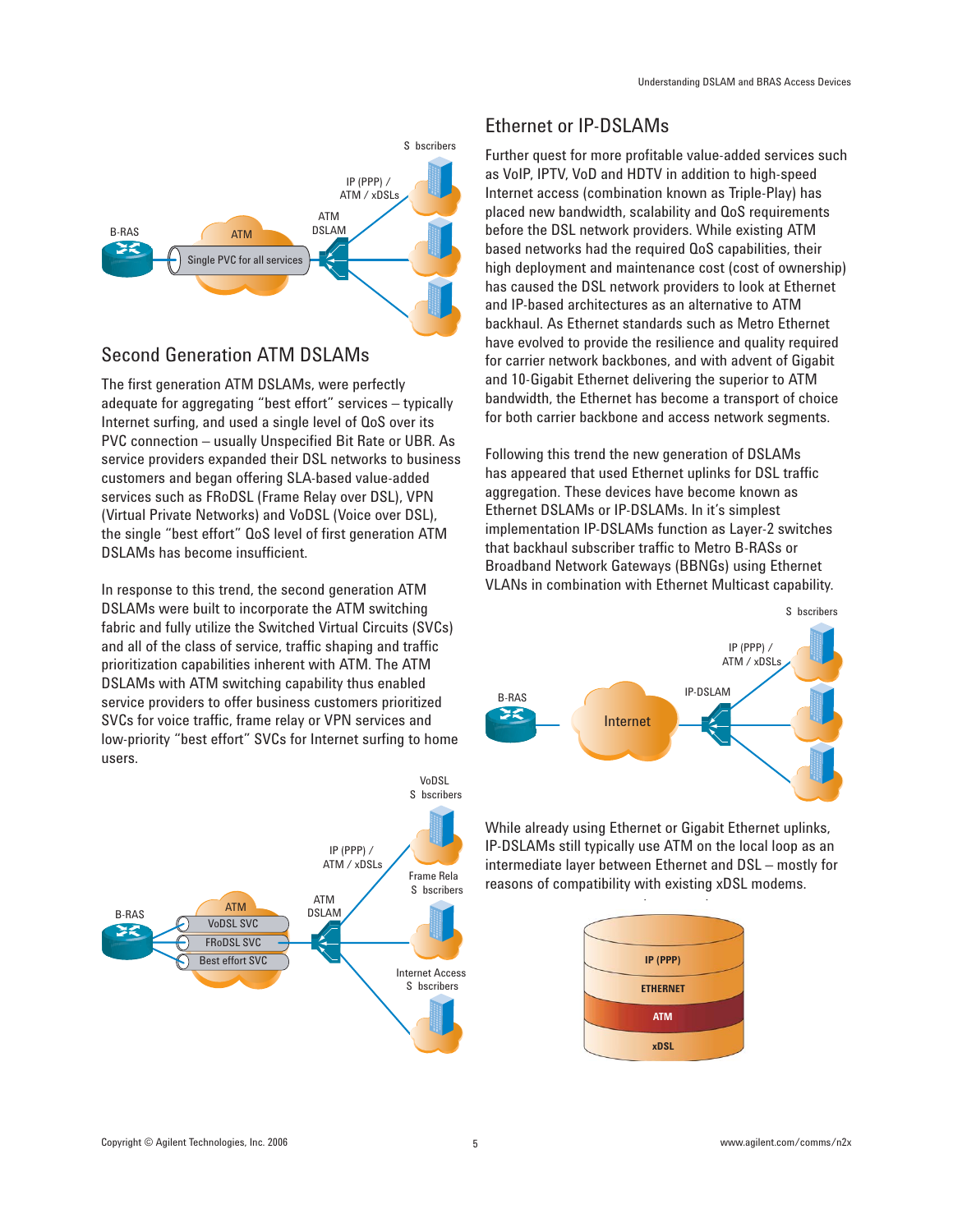In recent times though, native IP (or IP over PPP) over Ethernet over DSL - or Ethernet in the First Mile implementations are increasingly being adopted by DSL service providers. Without the ATM layer overhead, local loop segments become more efficient and cost-effective.

Ethernet on First Mile (EMF) xDSL protocol stack



In some cases, advanced functionality ranging from local PPP and RFC1483 session termination (B-RAS offload capability) to full IP routing, AAA, security, 802.1p prioritization and DiffServ QoS is incorporated into Ethernet DSLAMs, resulting in truly IP-enabled IP-DSLAMs.

However, as various industry surveys indicate (such as Heavy Reading 2005 Next-Generation DSL Equipment: The Path to Profitability Report), those truly IP-enabled IP-DSLAMs or IP-DSLAM/B-RAS hybrid devices are still a minority and most of IP-DSLAMs being deployed today are really Ethernet DSLAMs with basic multicast and IGMP Snooping or IGMP Proxy support.

The same surveys agree that the current killer configuration for advanced DSL service deployment consists of Ethernet DSLAMs with limited Layer-3 capability (i.e. mentioned multicast and IGMP support) and high-capacity Metro B-RASs.

Nevertheless it is important to note that the industry trend is definitely towards more advanced Layer-3 IP functionality on the DSLAMs and possibly towards the DSLAM/B-RAS convergence in the future high-capacity DSL network implementations.

| <b>RFC1483</b> | Defines two encapsulation methods<br>for carrying network traffic over ATM:<br>routed protocol data units (PDUs) and<br>bridged PDUs. |
|----------------|---------------------------------------------------------------------------------------------------------------------------------------|
| AAA            | Authentication, Authorization and<br><b>Accounting Services</b>                                                                       |
| 802.1p         | Layer 2 QoS protocol that provides<br>for traffic prioritization and dynamic<br>multicast filtering at MAC layer                      |

| DiffServ                | Layer 3 IP QoS protocol that utilizes<br>IP TOS packet field for carrying QoS<br>information                                                                                                   |
|-------------------------|------------------------------------------------------------------------------------------------------------------------------------------------------------------------------------------------|
| <b>IGMP</b><br>Snooping | Technology that allows Layer 2 devices<br>to examine IGMP messages (Query,<br>Report & Leave) exchanged by hosts<br>and multicast routers and configure<br>relevant multicast forwarding table |
| <b>IGMP</b><br>Proxy    | Issues IGMP host messages on behalf<br>of hosts that are not directly connected<br>to downstream multicast router                                                                              |
| <b>IGMP</b><br>protocol | Protocol widely used in IPTV<br>applications for establishing subscriber<br>connections to TV broadcasting<br>channels                                                                         |

# **DSLAM architecture**

From the high-level perspective ATM DSLAMs, Ethernet DSLAMs and IP-DSLAMs architecture typically includes a number of xDSL line cards that terminate the subscriber local loops and one or more ATM OC-3/12/48 or Ethernet/ Gigabit Ethernet uplink cards for traffic backhaul. The line cards and uplink cards are interconnected by a highcapacity aggregation backplane that can take form of an ATM or Ethernet bridge or switch. Majority of modern DSLAMs are multiservice and support multiple DSL technologies – i.e. ADSL, ADSL2, ADSL2+, SDSL and VDSL, etc and therefore these devices accommodate for multiple xDSL line card types.

### High-level DSLAM Architect re Diagram

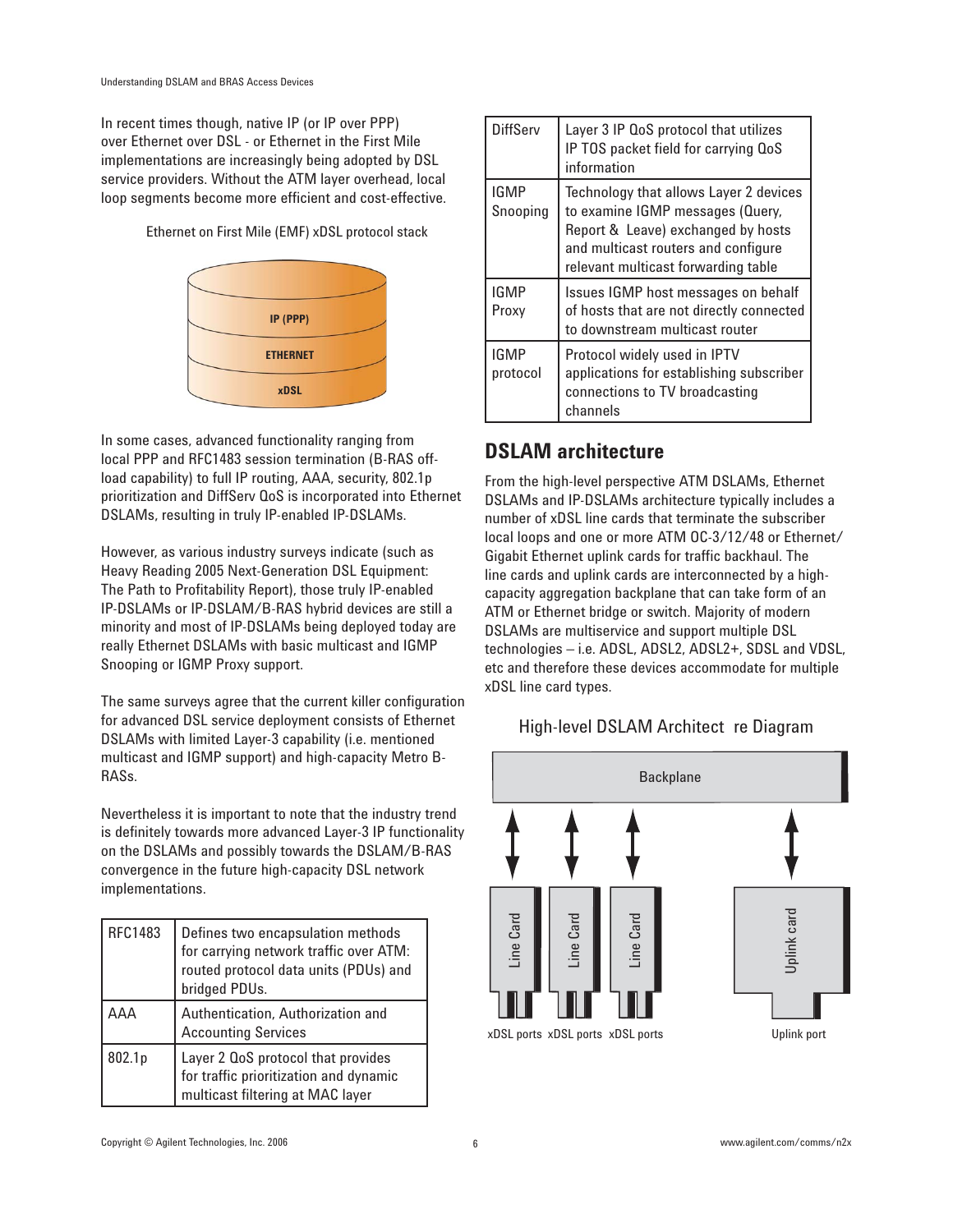From the traffic processing perspective, two distinct architecture models have emerged – centralized and distributed.

In the centralized model all complex traffic processing (e.g. classification, filtering, QoS, etc) is performed on a single central uplink card. The line cards in centralized model are "dumb" and cheap and contain only the basic components required for traffic hand-off to the uplink card. Centralized architecture is considered best suited for high-density large-scale aggregation-centered DSLAMs with moderate complex traffic processing requirements. Example of centralized DSLAM implementations are products based on Intel IXP2400 NP design.

In the distributed model some or all complex traffic processing is off-loaded to the smart line cards based on programmable network processors (Linecard Traffic Processors or LTPs). The uplink card in such architecture can be as simple as an Ethernet switch in case of Ethernet backhaul, or still require a full-featured network processor for more complex scenarios such as IPoMPLS backhaul.

The distributed model is prevalent in DSLAMs with complex traffic processing capabilities – such as IP-DSLAMs with Layer-3 IP functionality, AAA, QoS and security enforcement.

The distributed DSLAM architecture model has a number of important advantages over the centralized model – such as local traffic processing capability on the line cards (local multicasting and local peer-to-peer traffic switching) and linear DSLAM shelf expansion costs (i.e. sparsely populated DSLAM shelves with inexpensive uplinks can provide low entry cost and its capacity can be expanded in "pay as you grow" fashion as additional line cards are installed).

# **DSLAM classification**

Although no established formal classification exists, DSLAMs can be divided into distinct classes or types by a variety of criteria:

**By supported xDSL service type** – single service DSLAMs and multiservice DSLAMs. Majority of modern DSLAMs are multiservice. Single service DSLAMs are typically small devices deployed in apartment complexes or university campuses and serving relatively limited number of homogenous subscribers.

**By architecture** – centralized or driven by central processing unit typically embedded in the uplink module and distributed where some or all traffic processing is done on the line cards each equipped with powerful NP.

As mentioned in the previous chapter, majority of high-end modern DSLAMs have distributed architecture.

**By deployment location** – CO (Central Office) deployed and OSP (Outside Plant) deployed. CO DSLAMs typically have distributed shelf architecture and a much larger subscriber capacity – of up to 10,000 lines, that is justified considering large number of served customers. They also tend to be more functionally sophisticated providing Layer-3 and other advanced functionality. OSP DSLAMs are deployed in remote locations closer to subscribers largely in order to shorten the local loop wire lengths and thus achieve higher bandwidths and service quality. OSP DSLAMs typically have smaller subscriber capacity (usually in dozens of lines), smaller footprint and are hardened for protection against elements. OSP DSLAMs can nevertheless have very high performance characteristics due to the high bandwidth xDSL technologies such as ADSL2++ that it may use on the local loop.

**By hardware model and form factor** – DSLAMs hardware implementations range from chassis based high-capacity DSLAMs with pluggable line cards and uplink modules to standalone pizza box devices with limited number of ports and a single T1 ATM or 10/100Base Ethernet uplinks.

#### **DSLAM capacity, performance and scalability metrics**

Although performance characteristics and performance analysis of DSLAMs are complex issues and a central topic of a dedicated Agilent whitepaper, it is still worthwhile to mention the key metrics that typically characterize DSLAM devices from their performance and scalability standpoints:

### Subscriber capacity

As DSLAMs provide services for multiple subscribers via DSL ports the most basic DSLAM capacity metrics are line density, subscriber and session capacity. Depending on the type of DSLAM and functionality provided, these metrics can have one-to-one or one-to-many ratios. As mentioned in the architecture section, DSLAMs can have line, subscriber and session capacities ranging from single digits for standalone devices to tens of thousands for highcapacity CO DSLAMs.

Along with maximal capacity metrics, scalability and performance parameters such as line or session ramp-up and shutdown rates are extremely important for DSLAM sizing and performance assessment.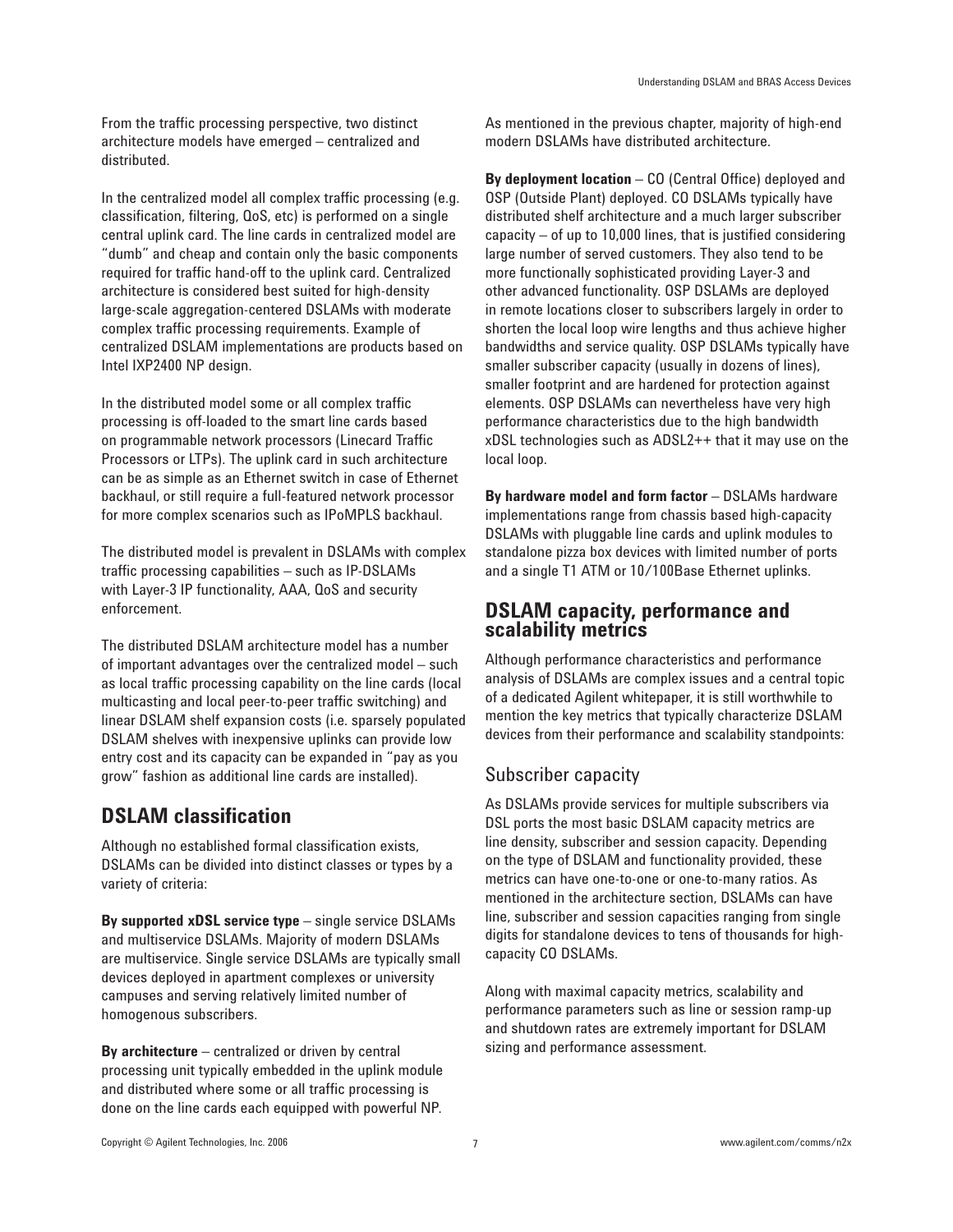# **Throughput**

As DSLAMs must provide committed to bandwidth to all served subscribers, bandwidth or throughput characteristics of a DSLAM play key role in sizing and performance analysis. Typically DSLAMs are measured for their aggregate sustainable throughput using all line interfaces using different types of traffic (packet sizes, session volumes) and in various subscriber traffic processing scenarios (with IGMP Snooping, QoS, AAA, etc – depending on the DSLAM capabilities).

## Packet loss, latency and jitter

As modern Triple-Play services such as VoDSL, VoIP, IPTV and VoD supported by DSLAMs are extremely sensitive to packet loss, latency and jitter network parameters, these characteristics as exhibited by DSLAMs while processing subscriber traffic play extremely important role in DSLAM performance assessment. Typically loss, latency and jitter parameters are measured under traffic load at various degrees of device capacity saturation, with different types of traffic and in variety of traffic processing scenarios.

#### Functionality or service specific performance metrics

As modern DSLAMs (IP-DSLAMs) often provide capabilities beyond traffic aggregation – such as QoS, AAA, B-RAS offloading (session termination), security, etc – performance characteristics specific to these capabilities (such as PPP session capacity, session establishment and termination rates, authentication rates or QoS quality under load) need to be measured and analyzed in course of relevant DSLAM type performance evaluation.

Additionally, specific types of provided service – such as VoDSL, VoIP and IPTV impose distinct and specific performance criteria on the devices along the path and have distinct performance metrics typical for these services – such as voice call clarity scores or TV channel switching latencies. In this context, DSLAMs supporting these services functionally or as a matter of being present on the delivery path are typically evaluated for those service specific performance metrics using specially designed test methodologies.

# **DSLAM market - major players**

Considering the growing DSL broadband networks deployment and DSL hardware revenue statistics, DSLAM and IP-DSLAM equipment market is an extremely hot and competitive area, with dozens of North American, European and Asian vendors competing for technological superiority and market share.

Although the complete list of DSLAM manufacturers would be too long to include, the leading positions are clearly occupied by very few manufacturers who represent the de-facto industry standards. Specifically, Alcatel holds first place at appr. 32.5% of the market with Huawei being distant second at appr. 17% and Lucent and Siemens battling for the third place.

## **B-RAS Architecture, Functionality and Performance**

### B-RAS overview

The Broadband Remote Access Server (B-RAS) is a key component of DSL broadband access networks that serves as an aggregation point for subscriber traffic (IP, PPP and ATM) and provides session termination (PPPoX, RFC 1483) and subscriber management functions such as authentication, authorization, accounting (AAA), and IP address assignment.

Triggered by the new functional requirements that Triple-Play service delivery imposed on the DSL network infrastructure and devices, modern B-RASs started to provide advanced services beyond traffic aggregation – such as subscriber policy management (e.g. Web login or differentiated access management based on factors such as traffic volume or time of day), IP and Layer-2 QoS, security enforcement and VPN capabilities, as well as full IP routing and MPLS support.

As the complexity of B-RAS devices increased significantly, in order to streamline the B-RAS evolution and ensure inter-vendor interoperability, the DSL Forum has released the Technical Report 092 (TR-092), which defined functional requirements towards B-RAS devices in modern Triple-Play enabled DSL network environment (which in turn is analyzed in DSL Forum Technical Report 059 – TR-059). B-RAS vendors are now using the TR-092 and TR-059 as guidelines for product development and feature roadmap planning to ensure their platforms competitiveness and compatibility with the next-generation DSL broadband network architectures.

<sup>4.</sup> Windsor Oaks Group LLC. "Market Share Snapshot: DSL Port Shipments Reach Record Levels in 1Q05", May 2005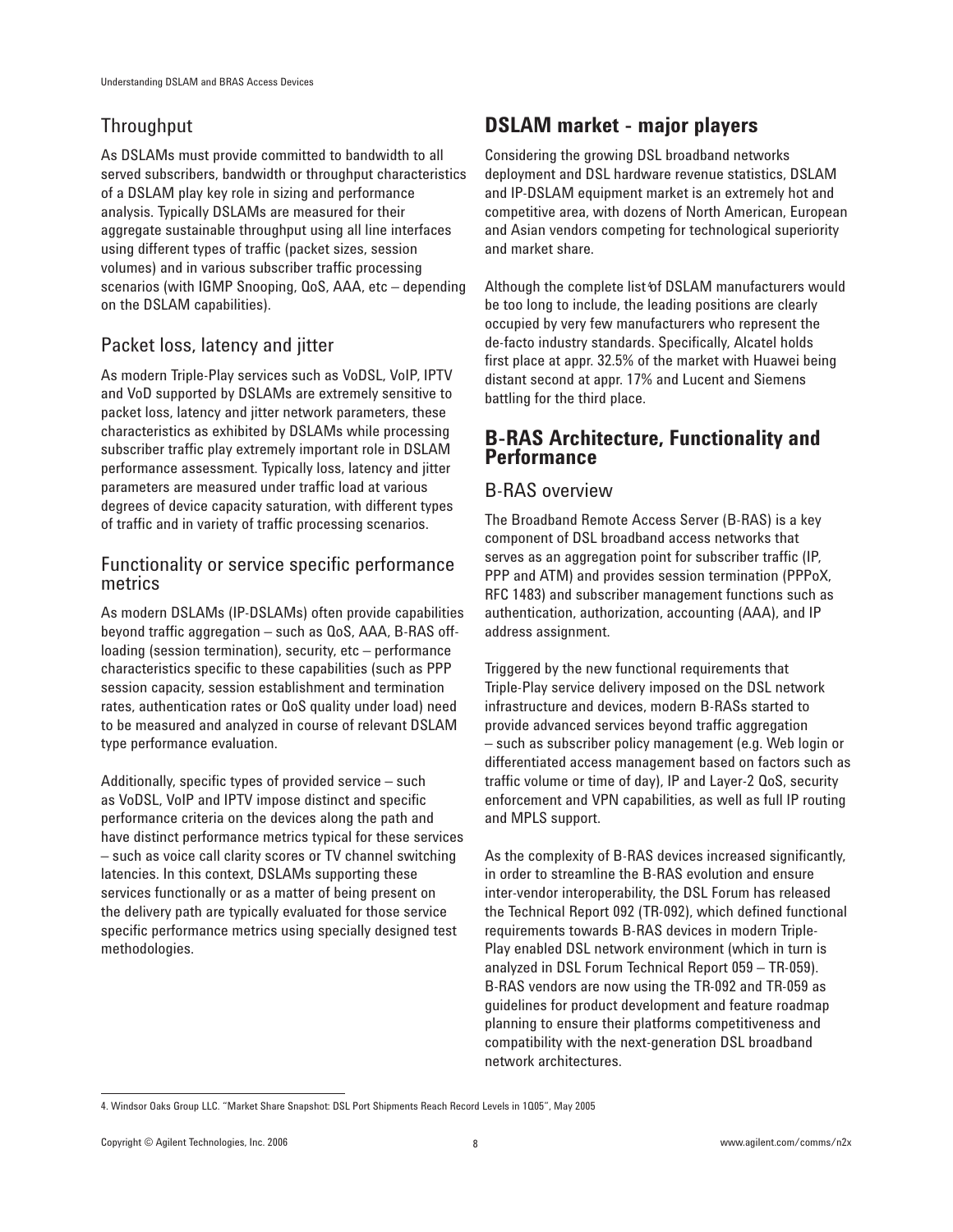As in case of DSLAMs, the exponential growth in DSL broadband access networks deployment for high-speed Internet access and various value-added services has caused B-RAS equipment sales to rise exponentially in recent years.

Although, due to the established trend of B-RAS functionality being incorporated into Edge Routers with a much broader range of applications (more on that trend in following sections), it is difficult to precisely estimate B-RAS market revenues. However, industry reports indicate that B-RAS applications make up 29% of the total IP Edge Router revenue (Infonetics), which is said to have reached \$2.1B in 2004.<sup>5</sup>

# B-RAS functionality evolution

B-RAS device heritage can be traced back to dial-up Remote Access Servers (RASs) that terminated user PPP sessions established over the analog phone lines, authenticated remote caller credentials and provided connectivity to the Internet. As the Internet market continued to explode, and with rapid growth of bandwidth-intensive network applications, dial-up access limited to 56Kbps speeds has become insufficient and given way to broadband network access technologies – primarily DSL. As PPP remained the protocol of choice for tunneling of subscriber connections over ATM and DSL lines, Broadband Remote Access Servers (B-RASs) have replaced RASs as PPP termination devices that authenticated user credentials and routed the subscriber traffic on to the Service Provider networks and the Internet.

As DSL broadband service delivery continued to evolve from high-speed Internet access to a wide variety of Triple-Play offerings, the fundamental functionality of B-RAS has also changed:

### **First Generation – software-based B-RASs:**

As the DSL service was initially introduced in late 1990s, competition was limited and service was first offered to early adopters. Industry acceptance was slow and B-RAS vendors often tailored their products to each service provider's environment and requirements. The First Generation B-RASs were software-based and used general-purpose hardware platforms to allow for rapid customization and prototyping – which led to low performance specifications. Functionally, first generation B-RASs provided PPP session termination and subscriber management functions such as AAA and IP address assignment.

#### **Second Generation – centralized architecture, hardware-based B-RASs:**

During 2000 – 2003, DSL service was becoming a mainstream broadband access technology with standardized delivery architectures. With soaring competition and bandwidth serving as the only differentiator, DSL service began to commoditize. Consequently, providers started looking into value-added services as potential new sources of revenues - Triple-Play was born. Accommodating for these trends, Second generation B-RASs were implemented in hardware and had much higher performance specs. At the same time, functional scalability was limited as B-RAS devices were still designed around centralized, processor-based architectures and were optimized for single-service – Internet access. Attempts to add advanced features such as filtering or QoS still led to performance degradation.

### **Third Generation – Triple-Play and application-aware B-RASs:**

In 2004 DSL deployment worldwide reached critical mass. Severe competition drove down basic service prices. As a result, DSL broadband access providers turned to alternative revenue sources by offering differentiated services. Advanced services were widely deployed that included FRoDSL, VPNs, VoIP, IPTV, VoD and interactive gaming. Triple-Play has become mainstream part of the broadband service portfolio. In order to comply with the new requirements, Third Generation of B-RAS devices has undergone a significant shift in functionality to support the complete range of high-bandwidth, multimedia-intensive Triple-Play services.

In third generation of B-RASs centralized hardware model gave way to modular, highly scalable distributed architecture that allowed service providers to deliver the session capacity and throughput required to support advanced broadband service delivery. At this stage the B-RAS functionality has also begun to be integrated into Service Edge Routers that provided the following capabilities in one unified platform:

- ATM and Ethernet aggregation •
- Session termination ATM PVC, PPP
- AAA authentication, authorization, accounting using PAP/CHAP, RADIUS, DHCP Option 82
- Comprehensive IP routing BGP, OSPF, RIP
- IP address management DHCP server, relay, proxy services

<sup>5.</sup> Infonetics. "Service Provider Routers and Switches: Quarterly Report", August 2005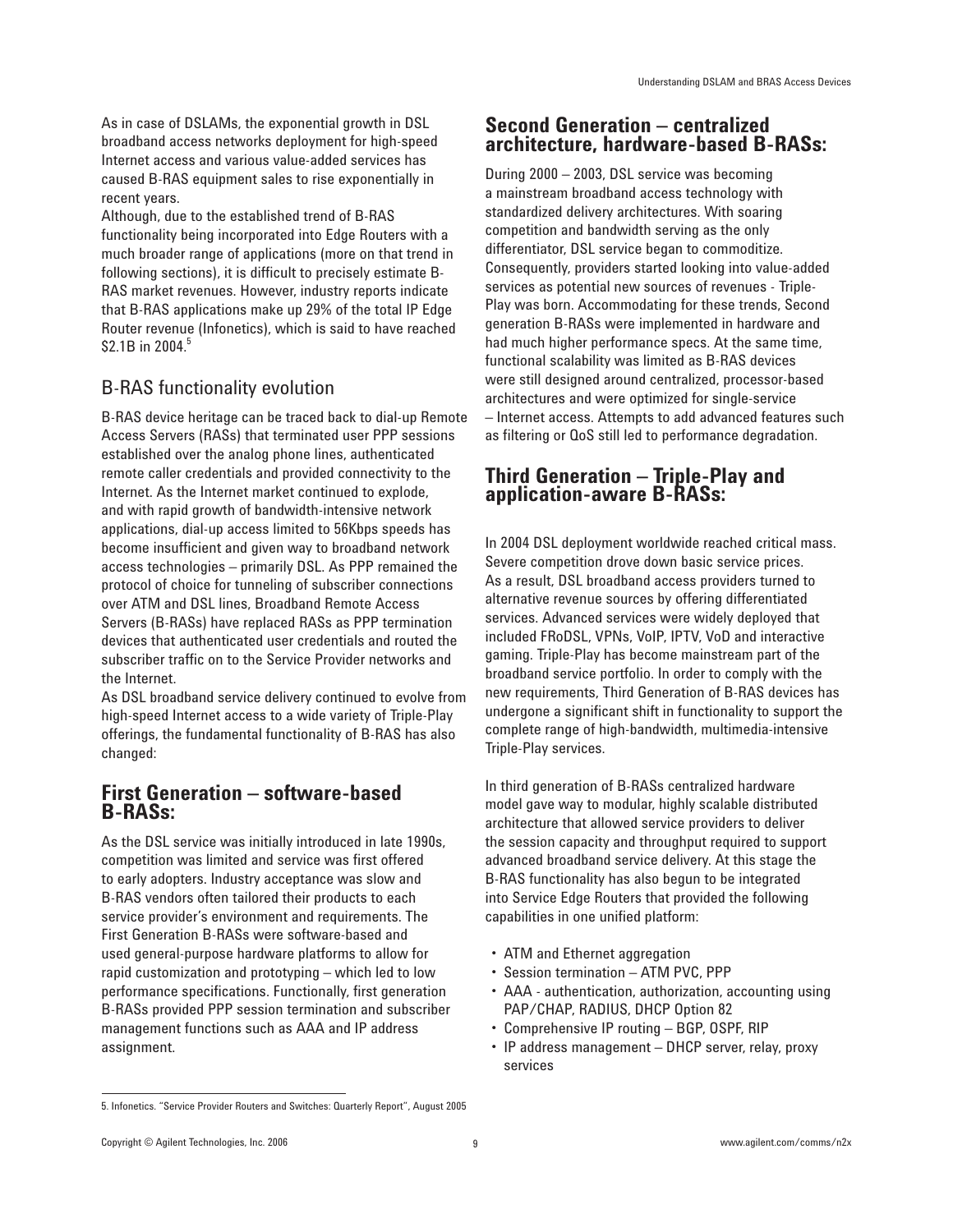- Integrated layer 2 switching ATM, Ethernet, MPLS
- Policy management and dynamic per session QoS
- IP multicast routing PIM, MBGP, IGMP

In addition to these capabilities, high-end third generation B-RASs or Service Edge Routers typically integrate Firewallgrade security enforcement, intrusion detection and prevention mechanisms, and content filtering as well as fault tolerance provisions such as switch fabric redundancy and hot swappable modules to ensure high availability and near zero downtime.

| PAP/CHAP                                                          | Authentication protocols defined in<br>RFC1334 and used by Point-to-Point<br>Protocol (PPP).                                                   |
|-------------------------------------------------------------------|------------------------------------------------------------------------------------------------------------------------------------------------|
| <b>RADIUS Remote</b><br>Authentication<br>Dial In User<br>Service | Authentication, authorization and<br>accounting protocol defined in<br>RFC2865.                                                                |
| DHCP option 82<br>- Relay Agent<br>Information<br>Option          | An extension to DHCP protocol<br>defined in RFC3046. DHCP option 82,<br>in DSL environments can be used for<br>subscriber line authentication. |

### **B-RAS architecture and deployment classification**

From the architecture model standpoint, B-RASs fall into three distinct categories:

Software-based B-RAS architecture, using general-purpose hardware platforms was typical for early first-generation B-RASs.

Centralized hardware-based B-RAS architecture with majority of intelligence placed in the central processing unit. Centralized B-RASs were designed and optimized for High-Speed Internet (HSI) services, had high performance characteristics but did not scale well.

Distributed or modular hardware based B-RAS architecture with functional intelligence distributed between ASICdriven line cards of variety of technologies (Gigabit Ethernet, OC-12, OC-48) and routing or switching modules (Edge Service Processors). Distributed B-RAS architecture provides for exceptional flexibility, scalability and power and allows service providers to deploy the number and types of interfaces as well as functionality portfolio that fit their requirements and budget, while retaining the ability to add capacity and capabilities as the needs grow. The majority of modern B-RASs or Service Edge Routers have a modular

distributed architecture.

By deployment scenario, B-RASs can be roughly divided into the following classes:

**Centrally deployed** – in PoPs (Service Provider Points of Presence) merged with Edge Router functionality and acting as an aggregation router for multiple DSLAMs located in the COs (Central Offices). Centralized deployment model advantages include operational efficiency (a few high-end Metro B-RASs can serve very large numbers of DSLAMs/ subscribers with relative ease of management), scalability and versatility (PoP-located B-RASs can also serve non-DSL customers). As a result, the centralized B-RAS deployment model is considered to be more cost effective and better suited for providing advanced broadband services and thus the overwhelming majority of B-RASs today are centrally deployed.<sup>6</sup>



Distributed to COs, co-located with or within IP-DSLAMs. The distributed B-RAS deployment model has several advantages: Uplinks from the COs, which become the IP B-RAS uplinks, can benefit from IP DiffServ QoS as well the early filtering of the unauthorized traffic. At the same time, the distributed deployment model has significant drawbacks including potential instability of the resulting large routing network and potential RADUIS server overload (since each B-RAS is typically a RADUIS authentication client).



<sup>6.</sup> Heavy-Reading. "Next Generation DSL Equipment: The Path to Profitability", November 2003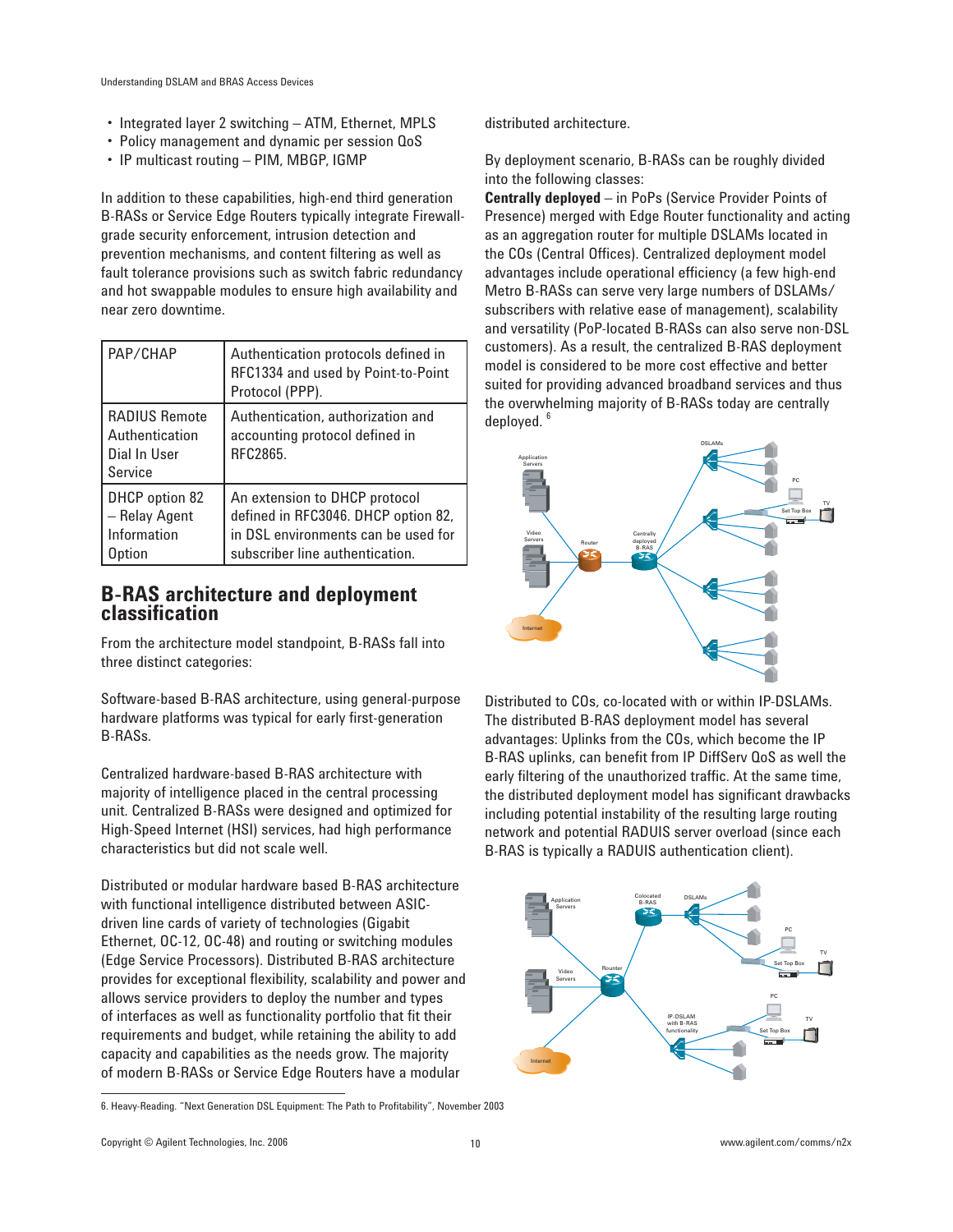### **B-RAS capacity, performance and scalability metrics**

The B-RASs and Service Edge Routers with integrated B-RAS capabilities are intelligent network devices with a wide spectrum of advanced network functionality. Thus comprehensive analysis of the capacity and performance of these devices is a complex task that requires sophisticated test methodologies and state-of the-art benchmarking tools.

#### Broadband subscriber session capacity and session handling performance

As the B-RAS's primary role is subscriber session aggregation and termination, PPPoX session capacity and session-handling performance (such as session rampup and tear-down rate) metrics are critical for B-RAS performance analysis and sizing. Typically, session capacity and session handling performance are measured with various subscriber management functions (such as RADIUS authentication or DHCP address allocation) enabled for each session to determine realistic performance limits.

# Data plane performance – throughput

To accommodate modern bandwidth intensive Triple-Play services, B-RAS devices are typically required to deliver wire-rate throughput on all aggregation ports with all traffic services (IP routing, Layer-2 switching, QoS, security, etc) enabled on every port and for every session. Consequently, throughput and throughput-under-load measurements a play critical role in B-RAS performance analysis and are performed with different traffic types, using the full ranges of supported interfaces and all supported traffic processing features.

# Real World Traffic performance

Modern B-RASs are complex devices that perform protocoland transaction-dependent processing (user authentication, QoS, security enforcement and URL filtering). Therefore, the traffic structure or profile of traffic being handled by the B-RAS has a significant impact on device performance watermarks (such as aggregate goodput, voice or video quality and other application-layer metrics). In this context, in order to determine real B-RAS performance limits, Real World performance tests must be performed using realistic traffic profiles containing various duration PPPoX sessions, real application transactions (HTTP, VoIP, streaming video) and in various traffic processing scenarios (including advanced services such as security enforcement or data encryption).

## Packet loss, latency and jitter

As with DSLAMs, the packet loss, latency and jitter traffic introduced by B-RASs during subscriber traffic processing play an extremely important role in B-RAS performance assessment - especially in the context of Triple-Play service delivery. Typically these performance parameters are measured under traffic load at various degrees of device capacity saturation, with different types of traffic and in a variety of traffic-processing scenarios.

### Functionality or service-specific performance metrics

B-RASs or Service Edge Routers perform a wide variety of network functions from subscriber management to routing and MPLS switching. Therefore it is necessary to measure and analyze performance characteristics specific to these capabilities (such as authentication rates using different authentication schemes, DHCP maximum session rate and routing protocol performance) as part of comprehensive B-RAS or Service Edge Router performance evaluation.

Additionally, advanced services – such as IPSec VPN, VoIP and IPTV - impose distinct and specific performance criteria on the B-RAS devices. These services require the B-RAS to perform complex traffic processing operations (such as data encryption, QoS and multicast forwarding). Consequently, the B-RAS performance characteristics specific to these services – such as encrypted data throughput, voice call clarity scores and TV channel switching latencies need to be measured using specially designed test methodologies.

### B-RAS and Service Edge Router market major players

The majority of modern B-RAS implementations have been realized within Service Edge Routers, a single platform that provides DSL traffic aggregation, session termination, subscriber management, QoS, Internet routing, MPLS signaling and other advanced services. As with the DSLAM market, the B-RAS and Service Edge Router market is so diverse and competitive that a complete list of vendors would likely require a separate volume. Like the DSLAM market, the Service Edge Router market is dominated by a very limited number of vendors – Juniper, Cisco, Redback and Nortel. Together, these vendors are responsible for over 90% of the revenues and units shipped.<sup>7</sup>

<sup>7.</sup> Gartner. "Market Share: Service Provider Routers, Worldwide, 3Q05", December 2005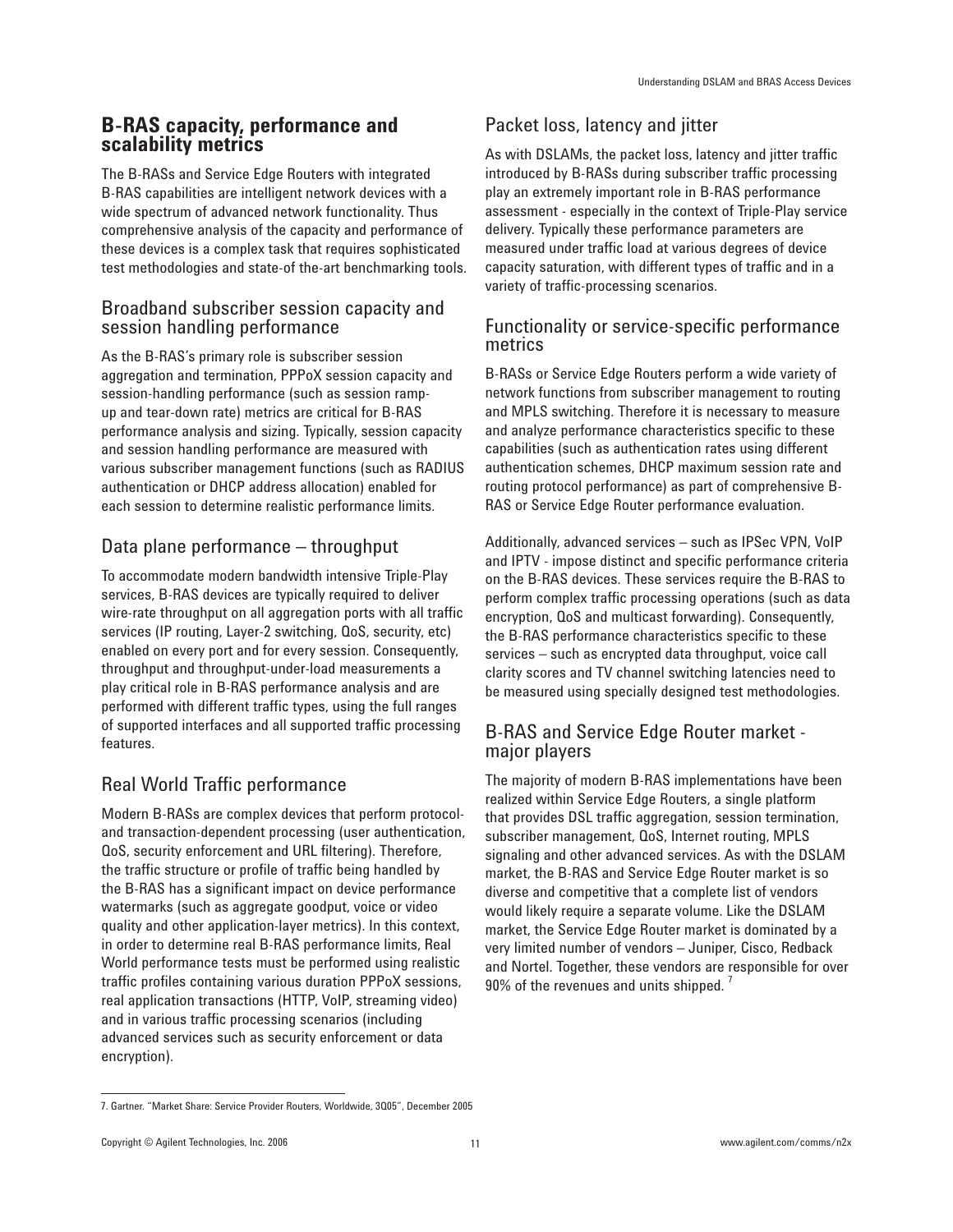Understanding DSLAM and BRAS Access Devices

# **Summary**

Triple Play service deployment has imposed a plethora of new functional, performance and capacity requirements on the key devices that make up DSL networks – IP-DSLAMs and B-RASs. This has compelled us, as a test equipment manufacturer, to develop state-of-the-art testing tools and test methodologies allowing our customers to ensure that their devices comply with requirements and deliver the desired performance and quality of service. Understanding the architecture and functionality of the DSL network devices is the first and most critical step in recognizing the test needs and comprehending the new test methodologies.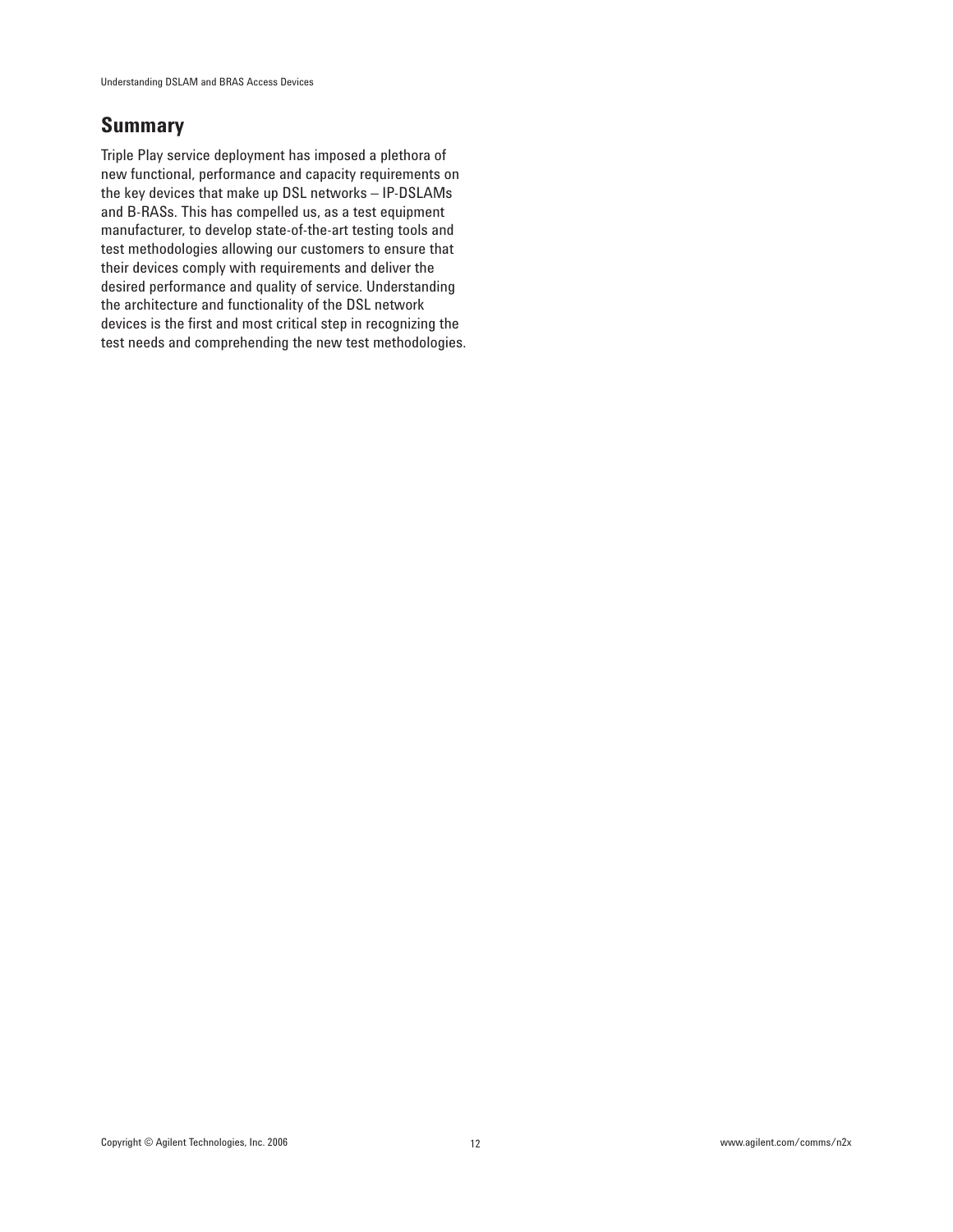This page intentionally left blank.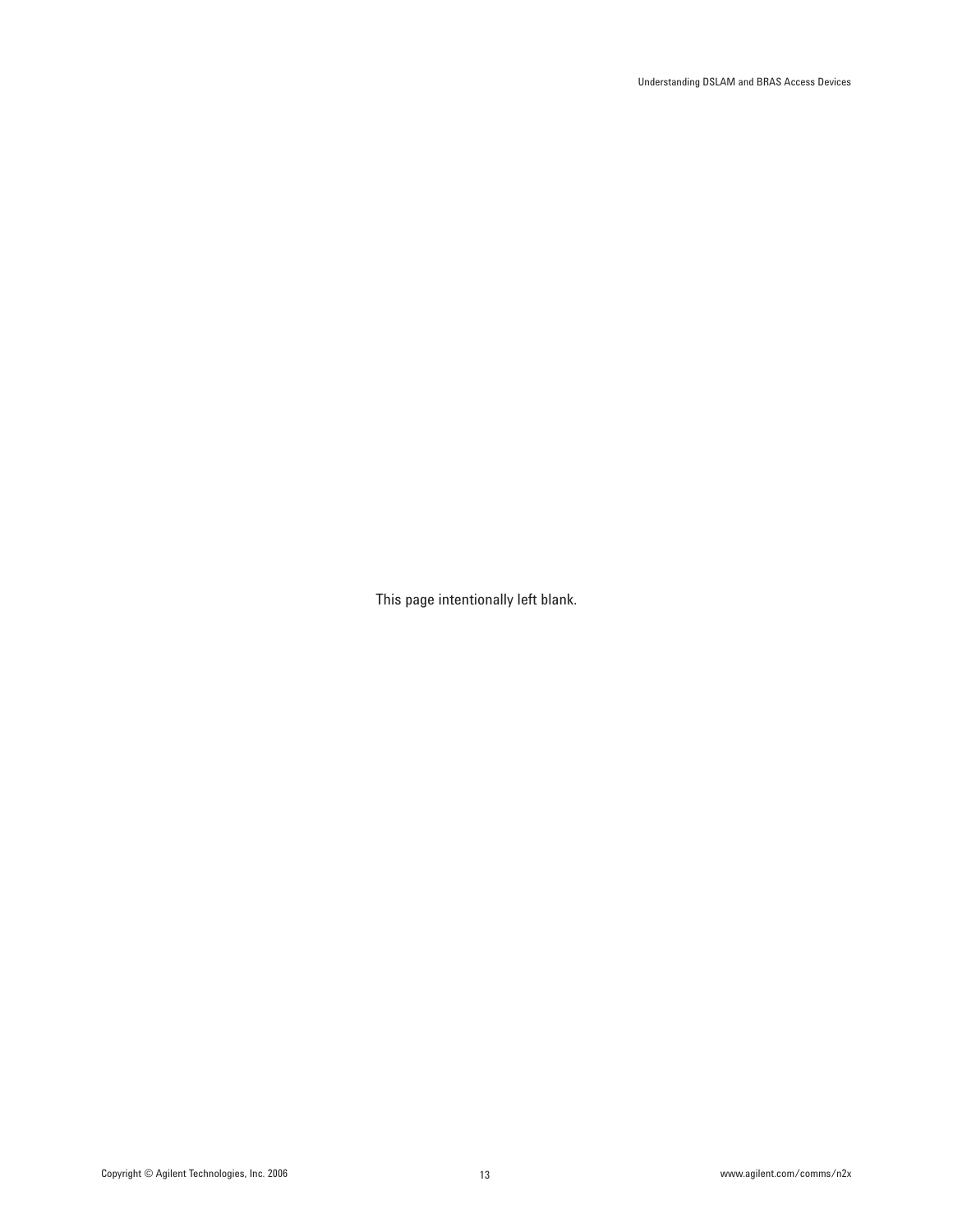Understanding DSLAM and BRAS Access Devices

This page intentionally left blank.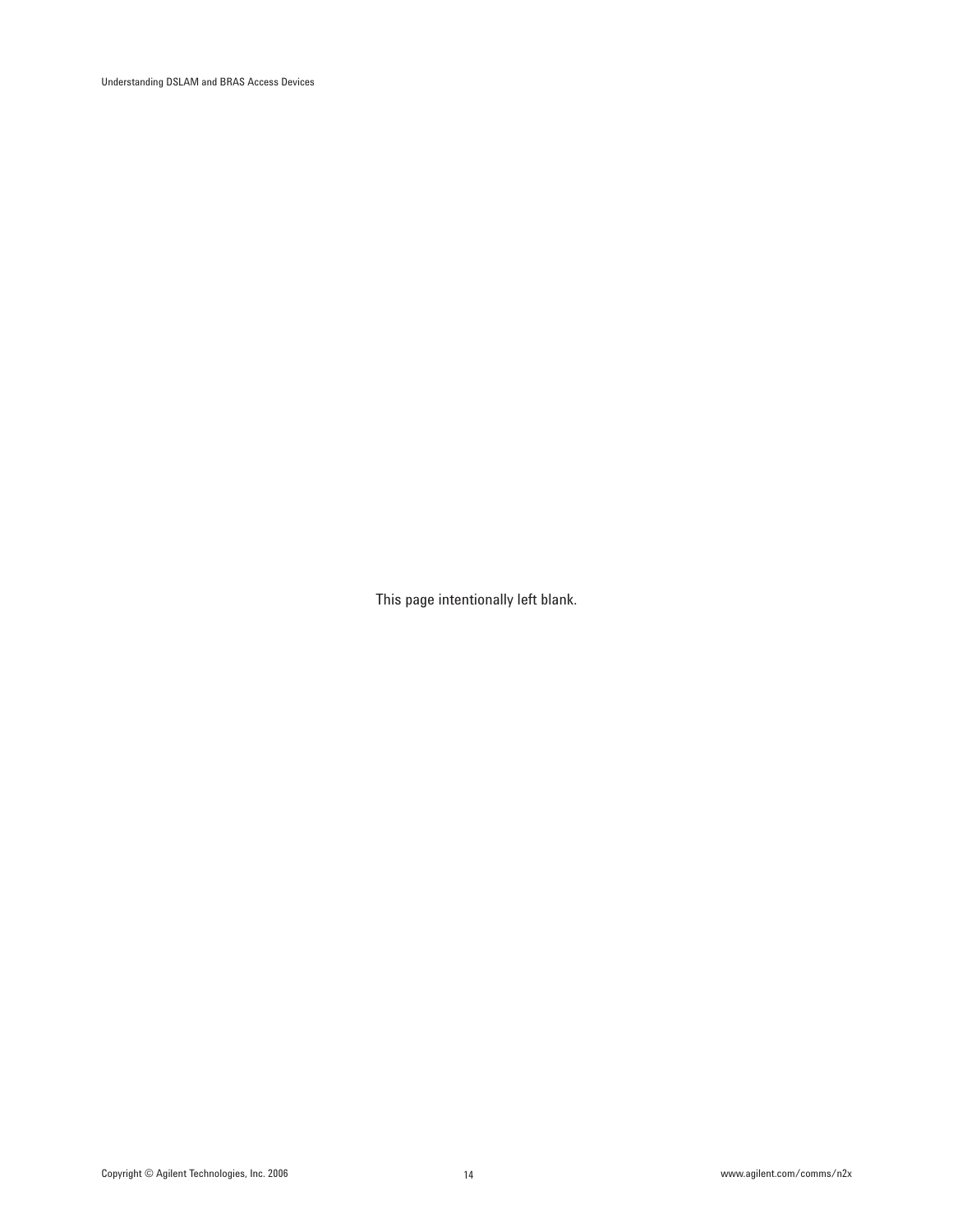This page intentionally left blank.